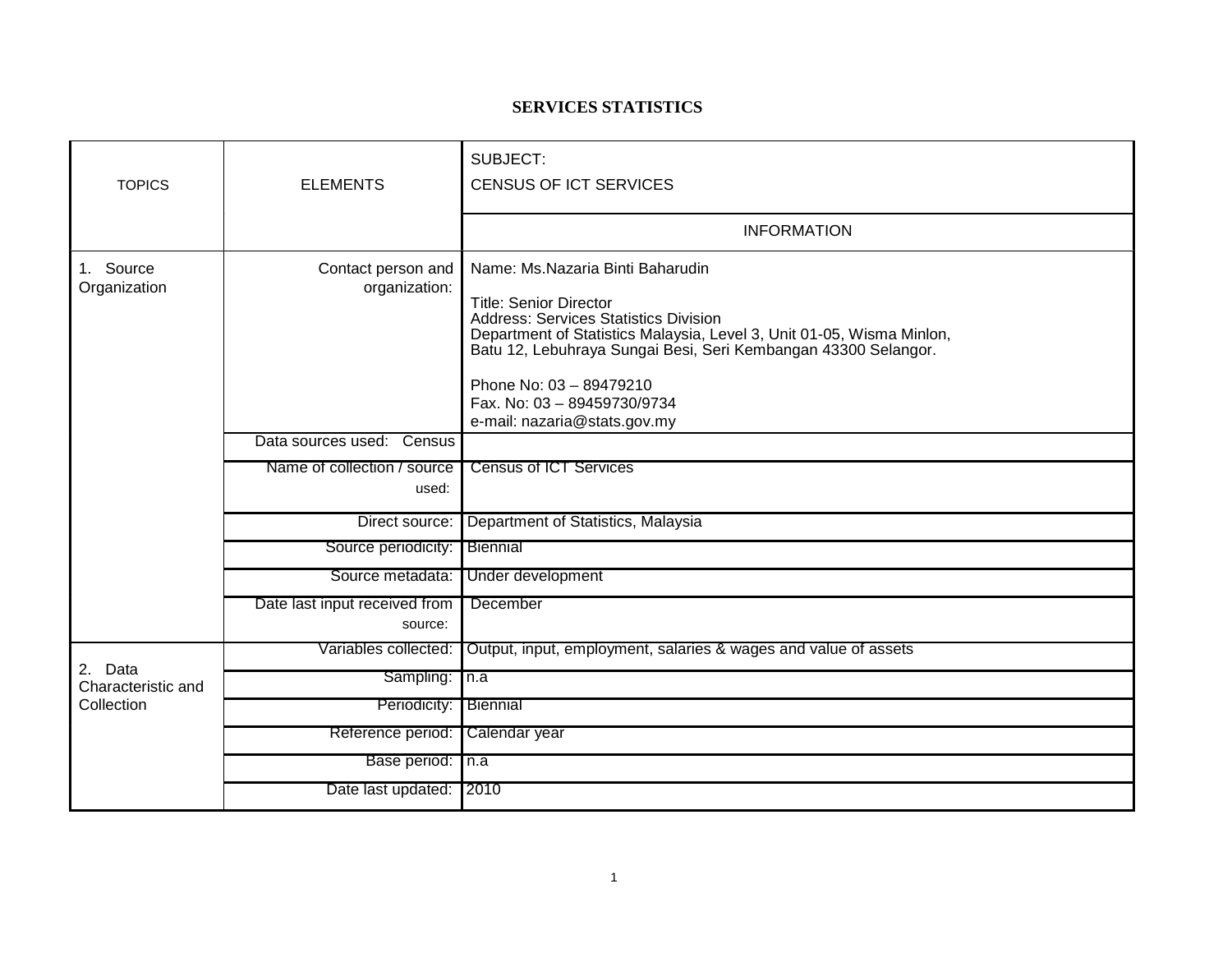|                                                          | Link to release calendar:                     | l n.a                                                          |
|----------------------------------------------------------|-----------------------------------------------|----------------------------------------------------------------|
|                                                          | Other data characteristics and<br>collection: | l n.a                                                          |
| Statistical<br>3.<br>Population and<br>Scope of the Data | Statistical population:                       | Establishment                                                  |
|                                                          | Geographical coverage:                        | Malaysia                                                       |
|                                                          | Sector coverage:                              | ICT companies                                                  |
|                                                          | Institutional coverage:                       | Registered establishment involved in ICT services              |
|                                                          | Item coverage                                 | 35 Industries                                                  |
|                                                          | Population coverage:                          | 5,000 establishments                                           |
|                                                          | Product coverage:                             | Telecommunication and computer services companies              |
|                                                          | Other coverage:   n.a                         |                                                                |
| 4. Statistical                                           | Key statistical concepts used:                | International Recommendations for Industrial Statistics (IRIS) |
| Concepts and<br>Classifications<br>Used                  | Classifications used:                         | Malaysia Standard Industrial Classification, 2008              |
| 5. Statistical                                           | Aggregation and consolidation:                | Industry and national level                                    |
| Computation and<br>Dissemination                         | Estimation:                                   | In.a                                                           |
|                                                          | Imputation:                                   | n.a                                                            |
|                                                          | Transformations:                              | n.a                                                            |
|                                                          | Validation:                                   | Structure, consistency, range and logical checks               |
|                                                          | Index type:                                   | n.a                                                            |
|                                                          | Weights:                                      | n.a                                                            |
|                                                          | Seasonal adjustment:                          | n.a                                                            |
|                                                          | Other computation and<br>adjustments:         | n.a                                                            |
|                                                          | Dissemination formats: Printed and digital    |                                                                |